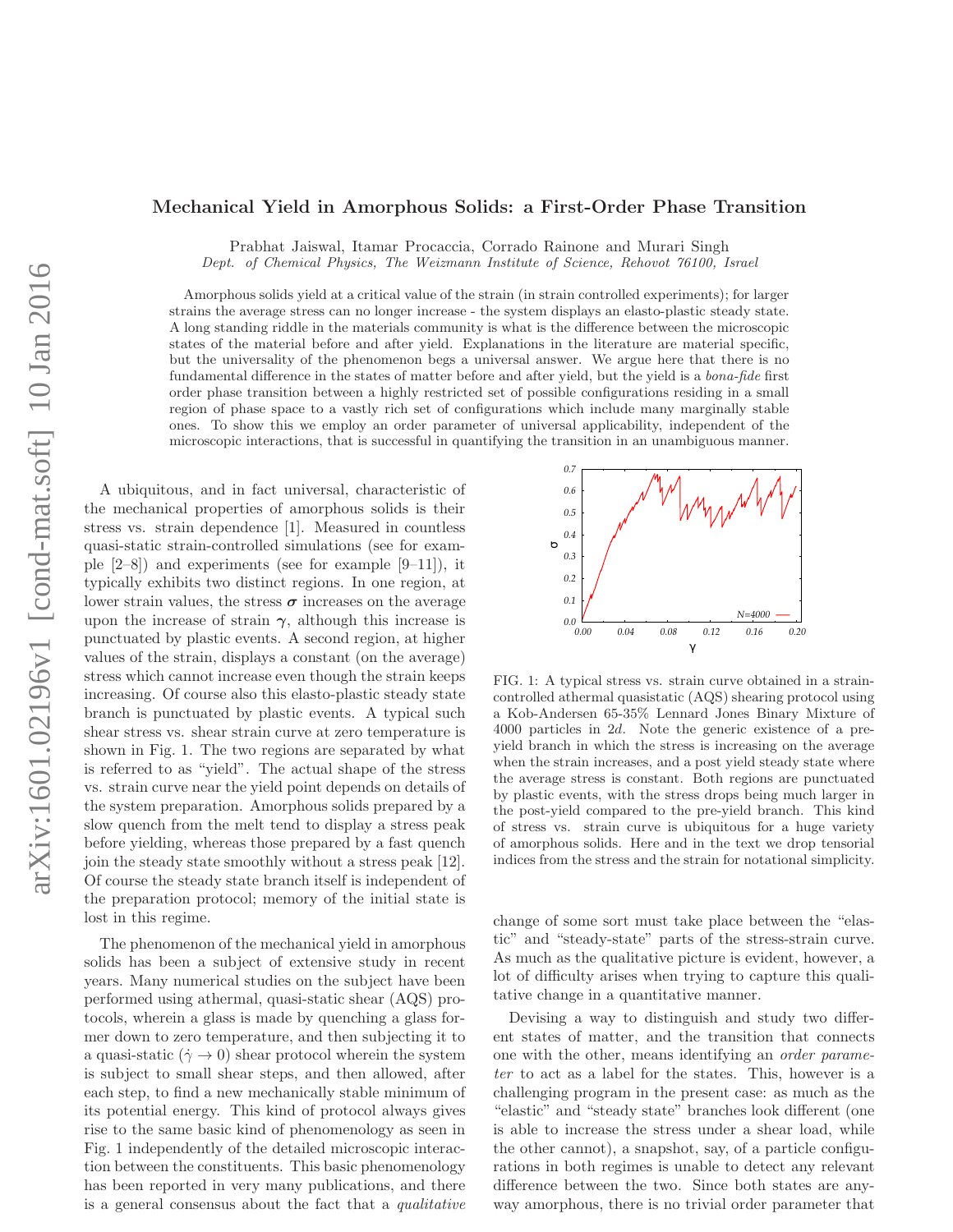would allow us to unambiguously tell them apart. Notice how this difficulty is not present in the case of crystalline solids, which do exhibit evident structural peculiarities with respect to liquids, and whose mechanism of failure is well known since decades. Ultimately, it all boils down to finding a suitable order parameter for the glass phase.

The problem of finding an order parameter for a glass is both practical and conceptual. First, as we said before, a snapshot of a typical glass configuration before and after yield does not show any difference: all glasses look the same to us, and all of them look like a liquid. Standard methods like structure functions, higher order correlation functions, Voronoi tesselations, Delaunay triangulations etc. all failed to provide distinction between typical configurations before and after yield.

In this Letter we propose that the difficulty in making a distinction between the pre- and post-yield configurations lies in the fact that there is really no distinction. The crux of the matter is not in the nature of configurations but in their number. The yield takes place because of a sudden opening up of a vast number of configurations that are not at the system's disposal before yield. To establish this insight we employ an order parameter of a type that was found useful first in the context of spin glasses [13]. Following Refs. [13–20] we can define an order parameter with the idea of comparing two different glassy configurations  $\{r_i^{(1)}\}_{i=1}^N$  and  $\{r_i^{(2)}\}_{i=1}^N$ ,

$$
Q_{12} \equiv \frac{1}{N} \sum_{i}^{N} \theta(a - |r_i^{(1)} - r_i^{(2)}|) , \qquad (1)
$$

wherein  $\theta(x)$  is the Heaviside step function. The value of the parameter a is free, and is determined by trial and error. The quantity  $Q_{12}$  is called an "overlap" since it has a value that goes from 0 (completely decorrelated configurations) to 1 (perfect correlation). Its purpose is to measure the degree of similarity between configurations.

Let us now consider a glass, made by quenching a super-cooled liquid with  $N$  particles down to a certain temperature  $T \geq 0$  at a suitable rate. A glass is an amorphous solid wherein particles vibrate around an amorphous structure. So, if we take two configurations  $\{\boldsymbol{r}^{(1)}_i$  $\{i^{(1)}\}_{i=1}^{N}$  and  $\{r_i^{(2)}\}$  $\{a_i^{(2)}\}_{i=1}^N$  from this glass, they will be most likely close to each other with  $Q_{12}$  of the order of unity. If one is able to obtain a good sampling of the typical configurations visited by the particles in the glass, one can measure the probability distribution of the overlap  $P(Q_{12})$ , which will be strongly peaked around an average value  $\langle Q_{12} \rangle$  close to unity. The configurations visited by the particles will then form a small connected "patch" in the configuration space of the system, selected by the amorphous structure provided by the last configuration that was visited by the liquid glass former before it fell out of equilibrium while forming a glass.

Imagine now that we begin to strain this glass. While the stress increases, there exist plastic events that begin to cause irreversible displacements in the particle positions. Our order parameter  $Q_{12}$  will begin to respond to these displacements and will begin to reduce from  $O(1)$ to lower values. We will show now that all along the "elastic" branch  $\langle Q_{12} \rangle$  will remain around unity, but as the mechanical yield takes place a sharp phase transition occurs, whereupon sub-extensive plastic events [21–23] begin to cause substantial displacements, allowing different regions of the configuration space to affect the order parameter. In such a situation, the distribution  $P(Q_{12})$ will have two peaks: one at high  $Q_{12} \leq 1$  corresponding to configurations in the same patch and one for  $Q_{12} \geq 0$ corresponding to configurations in different patches.

To demonstrate this fundamental idea we can use any model glass, since this order parameter description is expected to be universal. For concreteness we performed molecular dynamics simulations of a Kob-Andersen 65- 35% Lennard Jones Binary Mixture in 2d. We have two system sizes,  $N = 500$  and  $N = 4000$ . We chose  $Q_{12}$  with  $a = 0.3$  in LJ units, but verified that changes in a leave the emerging picture invariant. As a first step, we prepared a glass by equilibrating the system at  $T = 0.4$ , and then quenching it (the rate is  $10^{-6}$ ) down to  $T = 1 \cdot 10^{-6}$ into a glassy configuration. The sample is then heated up again to  $T = 0.2$ , and a starting configuration of particle positions is chosen at this temperature. Note that while at  $T = 0.4$  equilibration is sufficiently fast, at  $T = 0.2$ the computation time is much shorter than the relaxation time. The configuration is then assigned a set of velocities randomly drawn from the Maxwell distribution at  $T = 0.2$ , and these different samples are then quenched down to  $T = 0$  at a rate of 0.1. This procedure can be repeated any number of times (say 500 times), and it allows us to get a sampling of the configurations inside one single "patch". We verify that the typical overlap of the ensemble of inherent structures so obtained in one patch is close to  $\langle Q_{12} \rangle = 1$ , signaling that indeed the ensemble is completely located in a single patch. Having one patch, we repeat the procedure starting from another equilibrated configuration of the liquid to create another patch. The results shown below for the system with 4000 particles were obtained by having 100 different patches, each of which containing 500 different inherent structures due to the velocity randomization. The results with 500 particles were based on 520 different patches each of which having 100 different inherent structures.

We then apply to each inherent structure an AQS protocol as described above. This will create for each value of  $\gamma$  a *strained ensemble* of configurations in the patch whose  $P_{\gamma}(Q_{12})$  is measured. The order parameter is computed by using all the unique pairs of configuration generated in the strained ensemble at a given  $\gamma$ . We present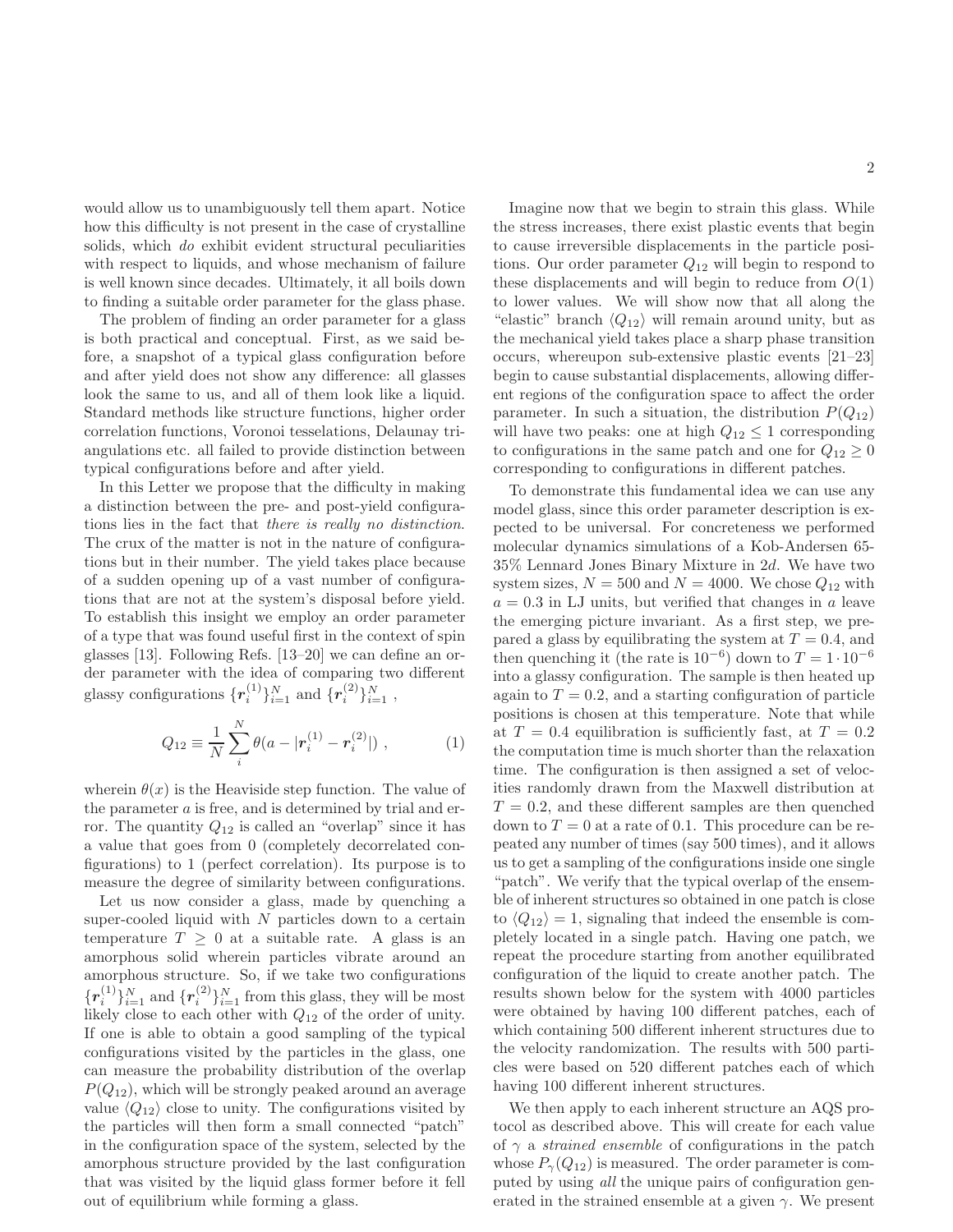

FIG. 2: a superposition of a stress vs strain curve on the dependence of  $\langle Q_{12} \rangle$  on  $\gamma$ . The stress vs. strain curve is obtained by averaging over 50,000 realizations of individual such curves obtained from 100 initial patches, each of which containing 500 inherent structures. The order parameter  $Q_{12}$ was averaged on the same realizations to provide  $\langle Q_{12} \rangle$ .



FIG. 3: The probability distribution function  $P_{\gamma}(Q_{12})$  at  $\gamma_Y = 0.088$  averaged over 100 initial configurations each of which has 500 different realizations to obtain  $\langle P_{\gamma}(Q_{12})\rangle$ . At this value of the strain the pdf has two peaks of equal heights. We identify this value of  $\gamma$  as the point of the phase transition.

the results for  $N = 4000$  in Fig. 2. We can see how the initial ensemble for  $\gamma = 0$  shows a value of the order parameter  $Q_{12} = 1$ , signifying that our initial ensemble is genuinely within one patch. As the ensemble is strained, the value of the order parameter gets lower, dropping towards zero when the strain is increased beyond the yield strain.

To determine the yield strain  $\gamma_Y$  accurately, we consider the probability distribution function (pdf)  $P_{\gamma}(Q_{12})$ . We determine  $P_{\gamma}(Q_{12})$  for each patch of 0.500 configurations obtained as explained above, and then average the result over the 100 available patches. We ask at which value of  $\gamma$  this averaged pdf has two equally high peaks, see Fig 3. The resulting  $\langle P_{\gamma}(Q_{12})\rangle$  determines the yield point to occur at  $\gamma_Y \simeq 0.088$ . Note that this criterion implies a sharp definition of "yield" which seems absent in the current literature. If accepted, it indicates that the mechanical yield occurs beyond the stress overshoot in correspondence with the mean-field results of Ref. [24].

Once we identify the phase transition point, we can



FIG. 4: The probability distribution function  $\langle P_{\gamma}(Q_{12}) \rangle$  in the vicinity of the critical point  $\gamma_{\rm v} = 0.088$ 

demonstrate the transition itself. In Fig. 4 we display the change in  $\langle P_{\gamma}(Q_{12})\rangle$  in the vicinity of the critical point  $\gamma_Y$  as a function of  $\gamma$ . Within a very narrow range of  $\gamma$ , of the order of  $\Delta \gamma \approx 0.017$ , we observe a first-order like transition from a pdf with dominant peak at high values of  $Q_{12}$  to a dominant peak at low values of  $Q_{12}$ . We capture a very unambiguous and qualitative change in behavior as the yielding point is reached.

To sharpen the understanding of what is happening in the vicinity of the yield point we examine next *how many* of our realizations loose the tight overlap with the initially prepared configuration and where the loss of overlap is taking place. To this aim we consider, for the system of 4000 particles, all the 50,000 realizations that we have. These are obtained by 100 choices of liquid realizations, each of which is velocity randomized 500 times (chosen with Boltzmann probabilities). When the strain  $\gamma$  is increased in our AQS algorithm, we keep computing the order parameter  $Q_{12}$  where the first configuration  ${r_i^{(1)}}_{i=1}^N$  in Eq. (1) is chosen randomly from all the available configurations at that value of  $\gamma$ , and the second is any one of the other available configurations at the same value of  $\gamma$ . We confirmed that changing the randomly chosen  $\{r_i^{(1)}\}_{i=1}^N$  does not affect the results. Next, choosing  $Q_{12} = 0.8$  as a threshold value, we now count how many of our observed configurations cross this threshold and exhibit  $Q_{12} \leq 0.8$ . The number of configurations that do so as a function of the strain (superimposed on the stress.vs. strain curve) is shown in Fig 5. The conclusion of this test is that in the vicinity of the yield point  $\gamma_{\rm v}$  all the configurations lose their overlap with the initial configuration, but not before. The mechanical yield is tantamount to the opening up of a vast number of possible configurations, whereas before yield the system is still constrained to reside in the initial meta-basin of the free energy landscape. This appears to be a first-order phase transition [25].

To strengthen the proposition that this is a first-order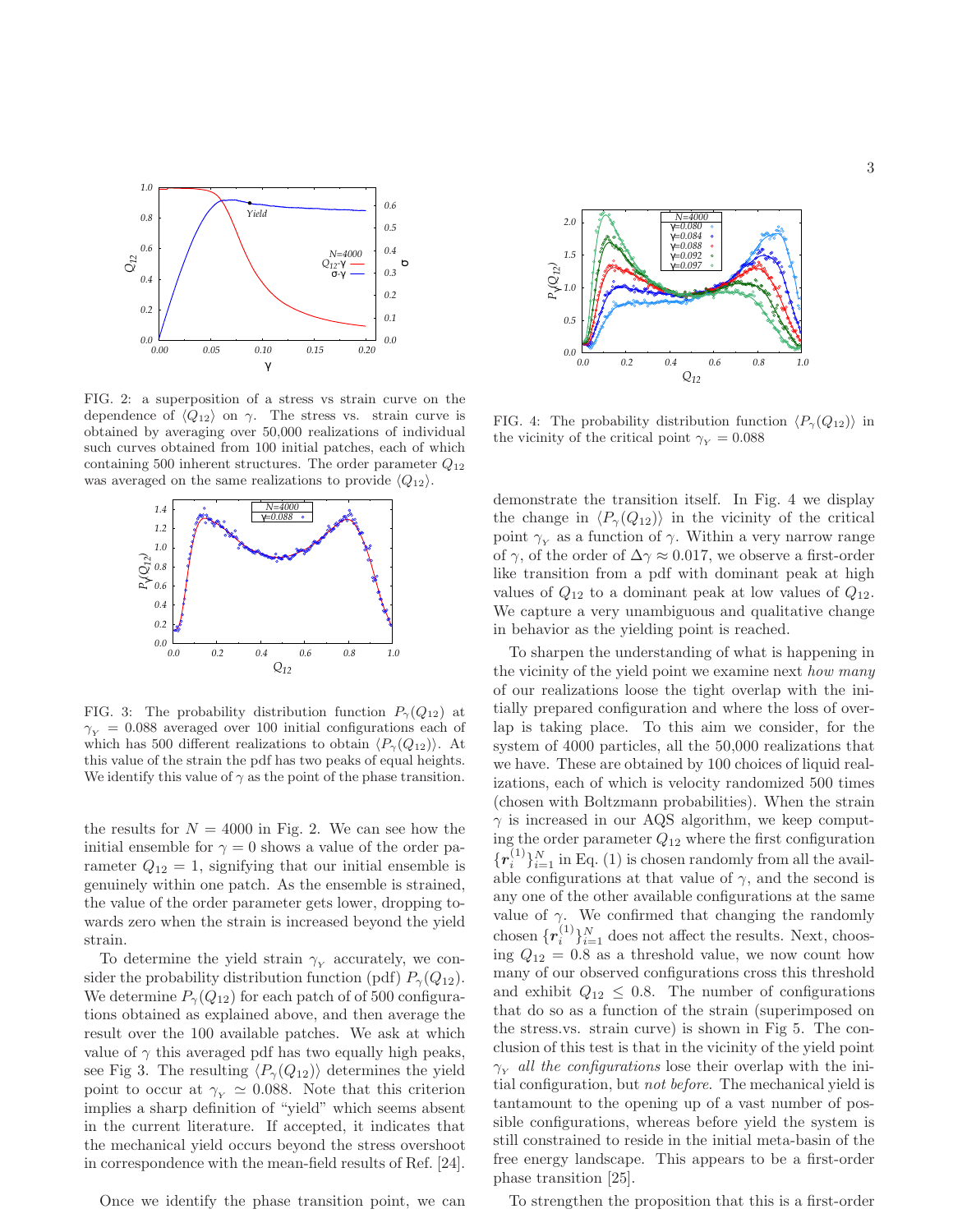

FIG. 5: The number of configurations which pass below the threshold value  $Q_{12} = 0.8$  of the overlap order parameter as a function of the strain  $\gamma$  for  $N = 4000$ . In the onset we show the same test for  $N = 500$ . The conclusion is that all the configurations lose overlap with the initial configuration in the vicinity of the yield point  $\gamma_Y$ 

.

phase transition we should demonstrate that the transition becomes sharper with increasing the system size. At present we cannot produce equally good data for systems of size much larger than  $N = 4000$ , but we have produced equally extensive data for  $N = 500$ . The results for this smaller system size are presented in Fig. 6. Indeed, the change in the values of  $Q_{12}$  diminishes as seen in the upper panel, the identification of the transition point is less sharp, and most importantly, the range of  $\Delta\gamma$  over which a similar change in the peak structure is taking place is now  $\Delta\gamma \approx 0.038$ . If we take just these two system sizes as indicative we can roughly estimate the range of  $\Delta\gamma$ over which the transition is taking place to go to zero as  $N^{-1/3}$  as  $N \to \infty$ . Needless to say, at this point this should be taken as indicative only, and further accurate simulations should be conducted to solidify (excuse the pun) this important issue.

The upshot of these results is that we are able to put a finger on the essential feature that is responsible for the mechanical yield. It is not that the configurations visited by the system after yield have different characteristics from the configurations before yield. Rather, a very constrained set of configurations available to the system before yield is replaced upon yield with a vastly larger set of available configurations. This much larger set is generic; it is not selected by any careful cooling protocol, and as such it is expected to include many marginally unstable configurations that will yield plastically with any increase of strain [26, 27]. This is the fundamental reason for the inability of the system to continue to increase its stress when strain is increased, leading to the steady state branch. We propose this as a universal mechanism for the ubiquitous prevalence of stress vs strain curves that look so similar in a huge variety of glassy systems.

This work had been supported in part by an "ideas"



FIG. 6: Results similar to those shown in Figs.2-4 but for system size  $N = 500$ . One observes a smearing out of the transition region as is expected from a first-order phase transition.

grant STANPAS of the ERC and by the Minerva Foundation, Munich, Germany. We thank Ludovic Berthier for clarifying the role of "overlap" order parameters in distinguishing amorphous configurations. Discussions with Oleg Gendelman and Carmel Shor are gratefully acknowledged.

- [1] S. Alexander, Phys. Rep. **296**, 65 (1998).
- [2] F. Varnik, L. Bocquet, and J.-L. Barrat, J. Chem. Phys. 120, 2788 (2004).
- [3] C. E. Maloney and A. Lemaitre, Phys. Rev. Lett. 93, 016001 (2004).
- [4] M. J. Demkowicz and A. S. Argon, Phys. Rev. B 72, 245205 (2005).
- [5] A. Tanguy, F. Leonforte, and J.-L. Barrat, Eur. Phys. J. E 20, 355 (2006).
- [6] C. E. Maloney and A. Lemaitre, Phys. Rev. E 74, 016118 (2006).
- [7] E. Lerner and I. Procaccia, , Phys, Rev. E, 80, 026128 (2009).
- [8] D. Rodney, A. Tanguy and D. Vandembroucq, Modelling